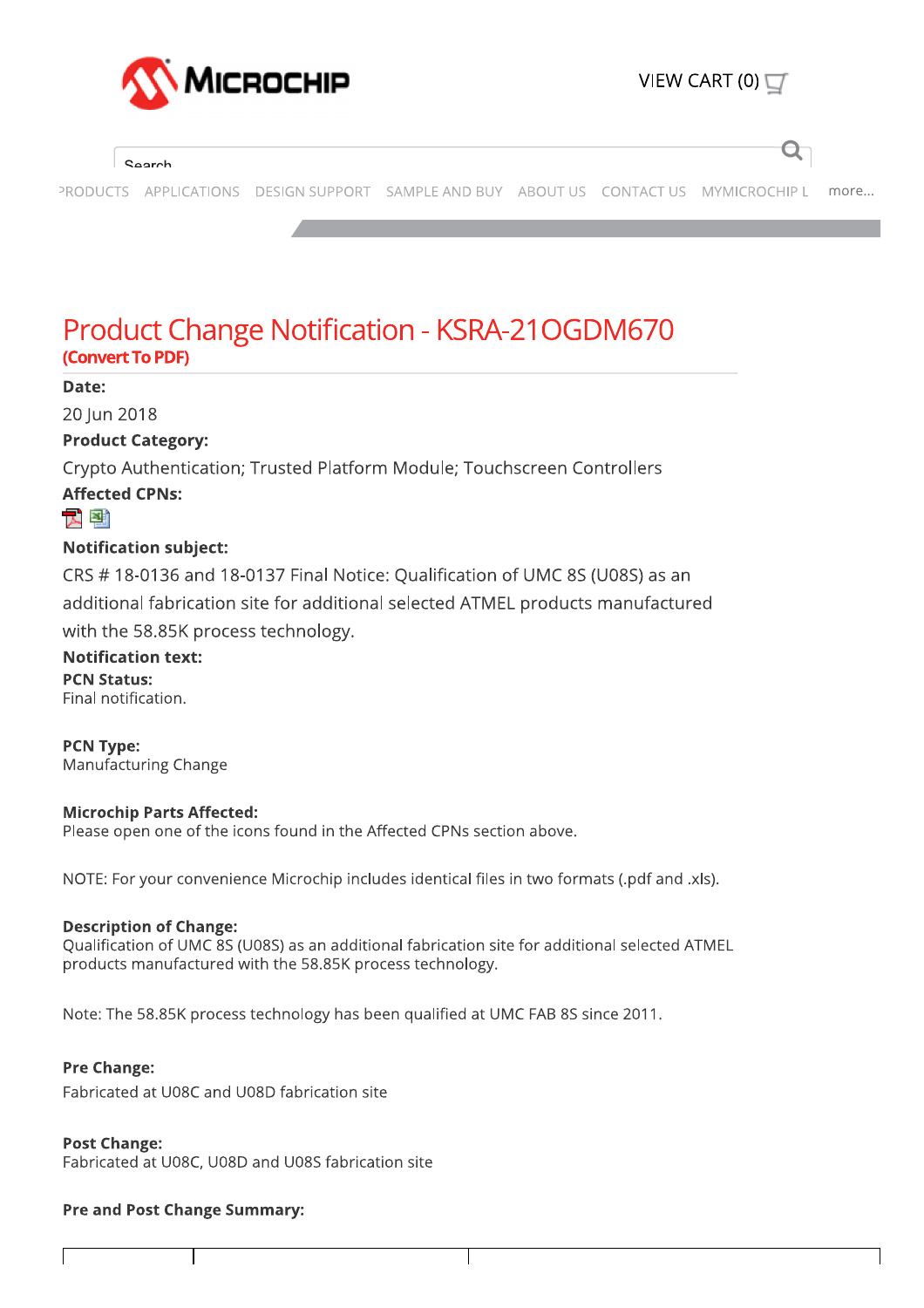|                                   | <b>Pre Change</b>              |                                | <b>Post Change</b>                |                                |                                   |  |  |  |
|-----------------------------------|--------------------------------|--------------------------------|-----------------------------------|--------------------------------|-----------------------------------|--|--|--|
|                                   | United<br>Microelectronics     | United<br>Microelectronics     | United<br><b>Microelectronics</b> | United<br>Microelectronics     | United<br><b>Microelectronics</b> |  |  |  |
| <b>Fabrication</b><br><b>Site</b> | Corporation<br>(Fab 8C) / U08C | Corporation<br>(Fab 8D) / U08D | Corporation<br>(Fab 8C) / U08C    | Corporation<br>(Fab 8D) / U08D | Corporation<br>(Fab 8S) / U08S    |  |  |  |
| <b>Wafer Size</b>                 | 8 inch                         | 8 inch                         | 8 inch                            | 8 inch                         | 8 inch                            |  |  |  |
| Quality<br><b>Certification</b>   | ISO/TS16949                    | ISO/TS16949                    | ISO/TS16949                       | ISO/TS16949                    | ISO/TS16949                       |  |  |  |
| Design/Layout                     | No Change                      | No Change                      | No Change                         | No Change                      | No Change                         |  |  |  |
| <b>Die Size</b>                   | No Change                      | No Change                      | No Change                         | No Change                      | No Change                         |  |  |  |

#### **Impacts to Data Sheet:**

None

## **Change Impact:**

None<sup>1</sup>

#### **Reason for Change:**

To improve on time delivery performance by qualifying UMC 8S (U08S) as an additional fabrication site.

# **Change Implementation Status:**

In Progress

#### **Estimated First Ship Date:**

July 20, 2018 (date code: 1829)

NOTE: Please be advised that after the estimated first ship date customers may receive pre and post change parts.

#### **Time Table Summary:**

|                                     | <b>June 2018</b> |    |    |    | <b>July 2018</b> |    |    |    |    |    |
|-------------------------------------|------------------|----|----|----|------------------|----|----|----|----|----|
| Workweek                            | 22               | 23 | 24 | 25 | 26               | 27 | 28 | 29 | 30 | 31 |
| Qual Report<br>Availability         |                  |    |    | X  |                  |    |    |    |    |    |
| Final PCN Issue<br>Date             |                  |    |    | X  |                  |    |    |    |    |    |
| Estimated<br>Implementation<br>Date |                  |    |    |    |                  |    |    | X  |    |    |